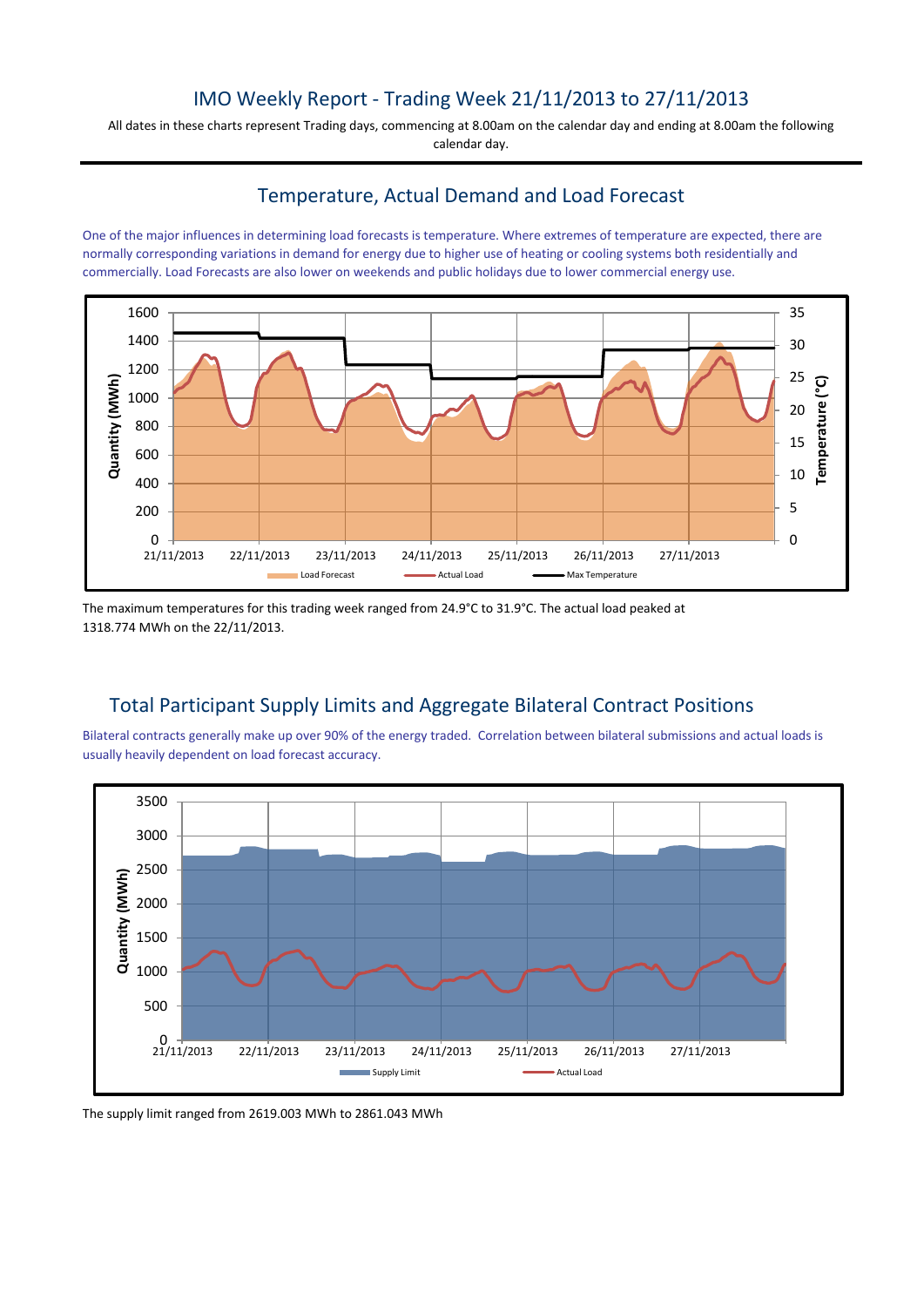#### Net Balancing Market Trades

Bilateral contracts and STEM trading are generally based on the forecast energy requirements of Participants. When the forecast requirements are higher or lower than the actual requirements for a day, this Market energy must be bought and sold in the balancing mechanism. This graph shows the estimated net balancing trades.



The majority of the balancing activity this week occurred within Balancing Supply. The maximum balancing demand for the week reached 122.327 MWh on the 23/11/2013. The maximum balancing supply for the week reached -251.939 MWh on the 27/11/2012.

## Total Traded Energy

This chart represents a comparison between the total net energy that is traded in Bilateral Contracts, the STEM and the balancing mechanism. Balancing Supply represents cases in which the total contract position is greater than the demand and customers must supply energy back to balancing. Balancing Demand represents cases in which the total contract position is less than the demand and customers must purchase energy from balancing.



Total balancing supply equalled -11726.038 MWh whereas total balancing demand equalled 8405.927 MWh. The Total STEM Traded quantity was 25872.707 MWh, with the STEM Clearing Quantity ranging between 8.192 MWh and 245.333 MWh.